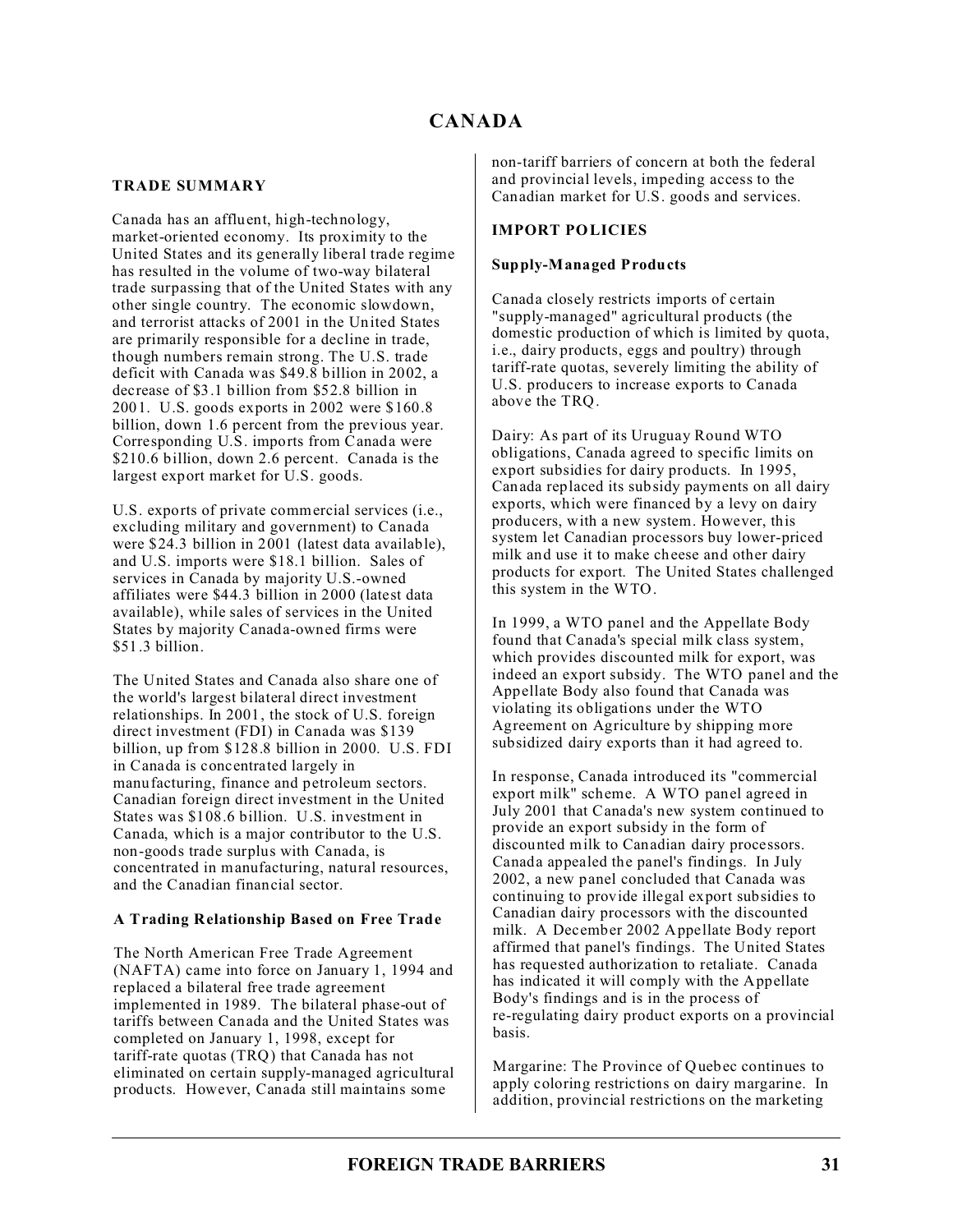of butter/margarine blends and imitation dairy products have served to limit and, in certain cases, prohibit the sales of these products into many provinces. The provinces of Ontario, Manitoba and Saskatchewan are challenging Quebec's provincial coloring regulations.

Cheese snack foods: Canada remains unwilling to resume duty-free trade in cheese snack foods between the United States and Canada. Prior to 1999, cheese snack foods were traded duty-free between the United States and Canada. Canada ceased issuing duty-free import permits, effective September 1, 2001, and initiated a tariff of 245 percent on U.S. exports of breaded cheese sticks to Canada. Canada was responding to a 1999 U.S. Customs Service reclassification of cheese sticks, which subjected imports to a TRQ and over-quota tariff. USTR completed consultations with Congress on November 7, 2001, and is prepared to request that the President issue a Proclamation to return duty- and quota-free treatment to Canadian cheese sticks, provided Canada commits to providing the same tariff treatment for imports of similar U.S. cheese snack foods. In early January 2002, the Department of Foreign Affairs and International Trade informed USTR that Canada had no intention of reducing its duties or entering into negotiations with the United States.

Processed egg products: The Canadian Egg Marketing Agency maintains a dual pricing scheme for processed egg products. Under that regime, the domestic Canadian price for shell eggs is maintained at a level substantially above the world price. Producers are also assessed a levy on all eggs sold and a portion of the levy is used to subsidize exports of eggs. This practice artificially increases Canadian exports of egg products at the expense of U.S. exporters.

## **Horticultural Import Restrictions**

Canada continues to restrict international trade of bulk produce. Importers may request waivers, but Canadian federal and provincial authorities may deny such requests if an equivalent supply is available from domestic sources. In addition, Canadian regulations on fresh fruit and vegetable imports prohibit consignment sales of fresh fruit and vegetables in the absence of a pre-arranged buyer.

#### **Restrictions on U.S. Grain Exports**

U.S. access to the Canadian grain market has been limited due in part to Canadian varietal controls. Canada requires that each variety of grain be registered and be visually distinguishable. Because U.S. varieties may not be visually distinct, they are not registered in Canada. As a result, U.S. wheat is being sold in Canada as "feed" wheat at sharp price discounts compared to the Canadian varieties.

### **Wine and Spirits**

Market access barriers in several provinces continue to hamper exports of U.S. wine and spirits to Canada. These market access barriers include "cost of service" mark-ups, listings, reference prices and discounting distribution and warehousing policies.

#### **The Canadian Wheat Board and State Trading Enterprises**

The Canadian Wheat Board (CWB) continues to enjoy government-sanctioned monopoly status as well as other privileges that restrict competition. In February 2002, the Administration announced a four- prong plan, which it has pursued aggressively over the past year.

First, the plan called for the examination of a possible WTO challenge. On March 6, 2003, USTR announced it would seek formation of a World Trade Organization dispute settlement panel to examine the wheat trading practices of the Government of Canada and the CWB. The United States' panel request also challenges Canada's requirements to segregate imported wheat in the Canadian grain handling system and Canada's discriminatory policy that affects the access of U.S. grain to Canada's rail transportation system.

Second, the Administration committed to work with the U.S. industry to examine the possibility of filing antidumping and countervailing duty petitions. The North Dakota Wheat Commission filed petitions on September 13, 2002. On March 4, 2003, the U.S. Department of Commerce issued a preliminary determination in the countervailing duty investigation, announcing a 3.94 percent countervailing duty to be applied provisionally while the dumping and countervailing duty investigations continue.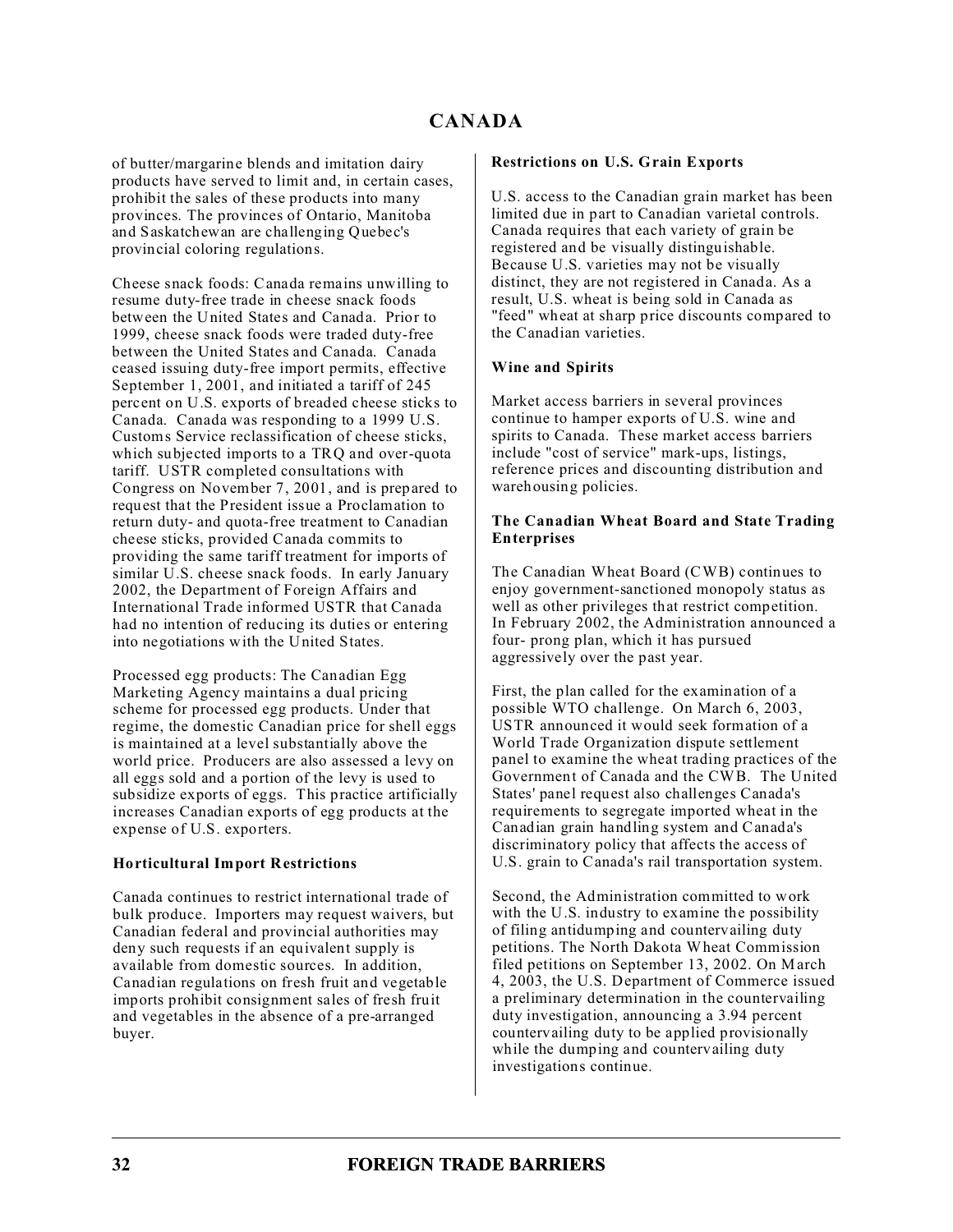Third, USTR announced that it would work with the U.S. industry to identify impediments to U.S. wheat entering Canada. The elements of the WTO case regarding Canada's grain segregation requirements and rail transportation rules are a direct result of those efforts.

Fourth, the United States committed to seek reform of state trading enterprises through the adoption of new rules in the WTO agriculture negotiations, which are part of the Doha Development Agenda launched in November 2001. The United States is aggressively pursuing this negotiating objective. In particular, the United States has proposed eliminating export monopolies so that any producer, distributor, or processor can export agriculture products. The United States has also proposed ending special financial privileges which are granted to state traders and expanding their WTO transparency obligations.

#### **STANDARDS, TESTING, LABELING AND CERTIFICATION**

## **Restrictions on Fortification of Foods**

Canadian requirements for foods fortified with vitamins and minerals have created a costly burden for some American food manufacturers who export to Canada. Health Canada restricts marketing of breakfast cereals and other products, such as orange juice, that are fortified with vitamins and/or minerals at certain levels. The current regulatory regime requires that products such as calcium-enhanced orange juice be treated as a drug, and forces manufacturers to label vitamin and mineral fortified breakfast cereals as "meal replacements." These standards impose costs on manufacturers who are forced to make separate production runs for the U.S. and Canadian markets.

A U.S. company may request a Temporary Marketing Authorization Letter (TMAL) from Health Canada which may grant a 2-3 year marketing authorization when the benefits of a product are clear, but the potential risks to a consumer are still under study. However, U.S. companies have encountered difficulties with consistency and transparency in this process, and many breakfast cereals are still prohibited from entering Canada without extensive re-labeling and without incurring associated marketing expenses, to re-brand breakfast cereal as, for example, "meal replacements." A joint effort conducted under the auspices of the U.S. Institute of Medicine (IOM) is expected to lead to greater Canadian-American harmonization of nutrient levels in food. According to Health Canada, the target date for new Canadian fortification regulations which reflect the IOM effort is October 2004.

### **GOVERNMENT PROCUREMENT**

As a Party to the WTO Government Procurement Agreement (GPA), Canada allows U.S. suppliers to compete on a non-discriminatory basis for its federal government contracts covered by the GPA. However, Canada has not yet opened "sub-central" government procurement markets (i.e., procurement by provincial governments), despite commitments in the GPA to do so no later than July 1997. Some Canadian provinces maintain "Buy Canada" price preferences and other discriminatory procurement policies that favor Canadian suppliers over U.S. and other foreign suppliers. Because Canada does not cover its provinces, Canadian suppliers do not benefit from the United States' GPA commitments with respect to 37 state governments' procurement markets. In recent years, several U.S. states and Canadian provinces have cooperated to make reciprocal changes in their government procurement systems that may enhance U.S. business access to the Canadian sub-federal government procurement market. However, the Administration and a number of U.S. states have expressed concern that Canadian provincial restrictions continue to result in an imbalance of commercial opportunities in bilateral government procurement markets.

## **EXPORT SUBSIDIES**

#### **Softwood Lumber**

The 1996 U.S.-Canada Softwood Lumber Agreement expired on March 31, 2001. This bilateral agreement was put in place to mitigate the effects of subsidies in several Canadian provinces. Upon expiration of the Agreement, the U.S. lumber industry filed antidumping and countervailing duty petitions regarding Canadian softwood lumber. Preliminary investigations found both dumping and subsidies, and led to the imposition of preliminary duties. On March 22, 2002, the U.S. Department of Commerce announced its final, company-specific antidumping duties and a countrywide (except for the Maritime provinces) countervailing duty determination. On April 26, 2002, the Commerce Department announced amended final antidumping rates ranging from 2.18 percent to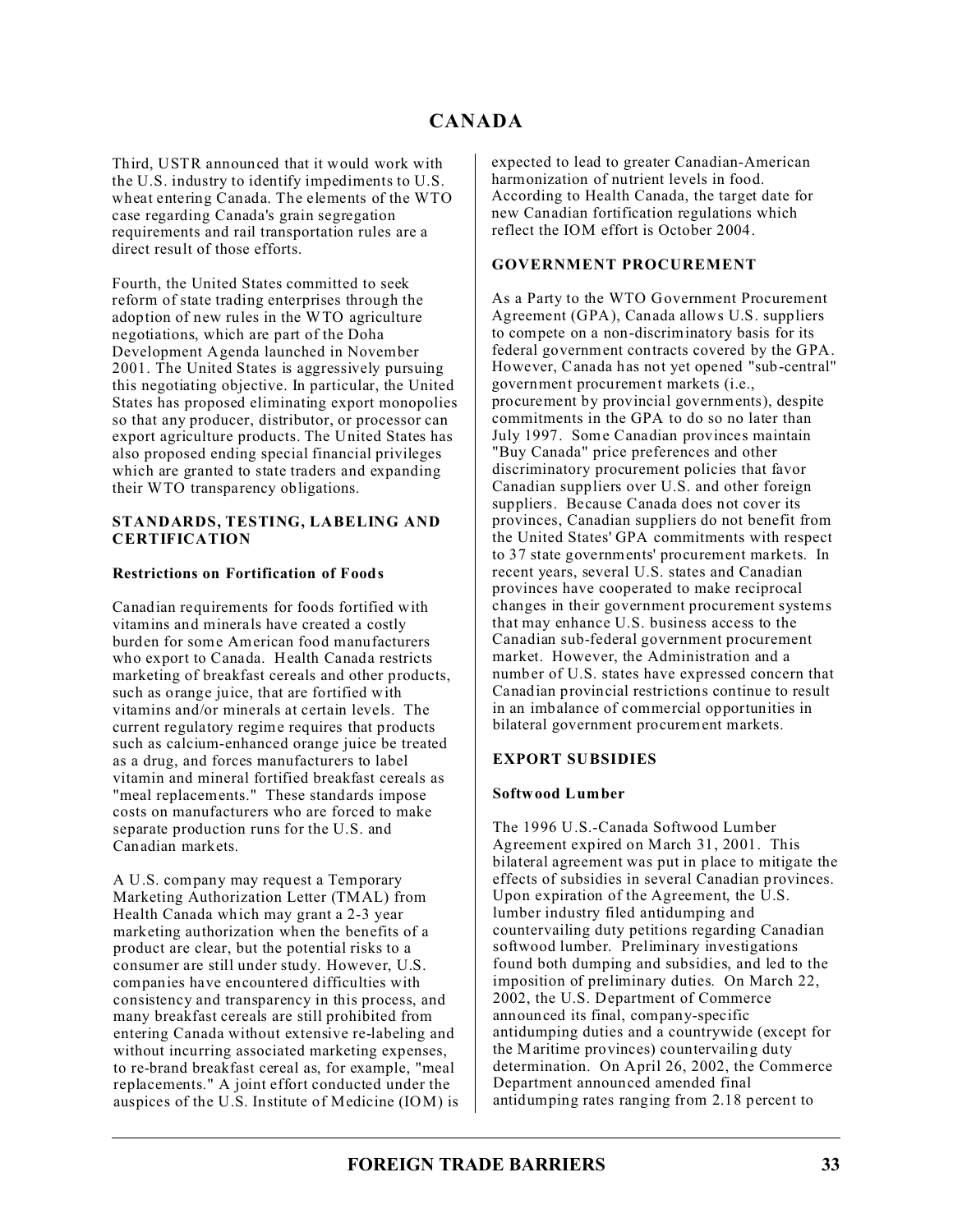12.44 percent and an amended final countervailing duty rate of 18.79 percent.

Canada is challenging the underlying Commerce Department and ITC investigations in the WTO and NAFTA. On November 1, 2002, the WTO Dispute Settlement Body officially adopted a panel report which addressed the Canadian challenge of the Commerce Department's preliminary countervailing duty determination. The report is a victory for the U.S. on two key issues: Canadian provinces' sale of timber from public lands can constitute a subsidy under the WTO Subsidies Agreement; and U.S. laws governing reviews of countervailing duty orders are consistent with the WTO Subsidies Agreement.

Negotiations in early 2003 to find a durable solution as an alternative to the cycle of trade cases and litigation progressed significantly and narrowed differences in several areas. No agreement has been reached at this time, however. The United States continues to encourage Canadian provinces to implement market-based pricing for sales of timber from public lands. In the absence of an agreement on basic reforms, the United States will effectively enforce U.S. trade laws to address the U.S. industry's concerns about subsidies to, and dumping of, Canadian softwood lumber.

### **INTELLECTUAL PROPERTY RIGHTS (IPR) PROTECTION**

Canada is a member of the World Intellectual Property Organization (WIPO), and adheres to a number of international agreements, including the Paris Convention for the Protection of Industrial Property (1971), the Berne Convention for the Protection of Literary and Artistic Works (1971), and the 1952 Universal Copyright Convention (UCC). Canada is also a signatory of the WIPO Copyright Treaty and the WIPO Performances and Phonograms Treaty (together, the WIPO Treaties), which set the standards for intellectual property protection in the digital environment. The United States has ratified both treaties and would like Canada to do the same.

 To date, however, Canada has not introduced draft legislation that would ratify the WIPO treaties. While Canada was a strong supporter of both treaties, which led to it becoming a signatory, intense lobbying by Canadian broadcasters and Provincial Education Ministers has prevented

Canadian ratification. In the legislated five-year review of the 1997 Copyright Act, published in October 2002, Canada listed ratification of the WIPO Treaties as the top copyright priority, and plans to develop the necessary legislation within the next two years.

Canada's Copyright Act contains two provisions under which Canada applies reciprocal rather than national treatment. The first provision is for the payment of a neighboring rights royalty to be made by broadcasters to artists. Under Canadian law, those payments are only guaranteed to artists from countries that are signatories of the 1961 Rome Convention. The United States is not a signatory of the Convention, and Canadian authorities have still not determined whether U.S. artists will receive national treatment in the distribution of these royalties. The second provision is for the payment of a levy by manufacturers and importers of blank analog and digital tapes and diskettes to artists from countries that provide an equivalent payment to Canadian artists. Canada's copyright law stipulates this reciprocity criterion in distribution of the blank tape levy to foreign artists. The United States does not impose a levy on analog tape, only on digital audio recording media, with proceeds distributed to applicable artists, including Canadians. The United States perceives Canada's reciprocity requirement for both the neighboring rights royalty and the blank tape levy as denying national treatment to U.S. copyright holders. Consequently, USTR has placed Canada on its Special 301 "Watch List" for the past four years. While Canada may grant some or all of the benefits of the regime to other countries, if it considers that such countries grant or have undertaken to grant equivalent rights to Canadians, Canada has yet to announce a determination with regard to the United States.

Canada's border enforcement measures have been the target of criticism by American intellectual property owners who express concern with the low rate of prosecution arising from counterfeit goods seizures. Deficiencies in border enforcement are compounded by the failure, or lack of resources of law enforcement authorities to conduct follow-up investigations of many illegal import cases.

The United States is also monitoring Canadian policies with respect to patent and data protections. Canadian patent protection has improved following two WTO cases in which Canada agreed to, among other things, amend its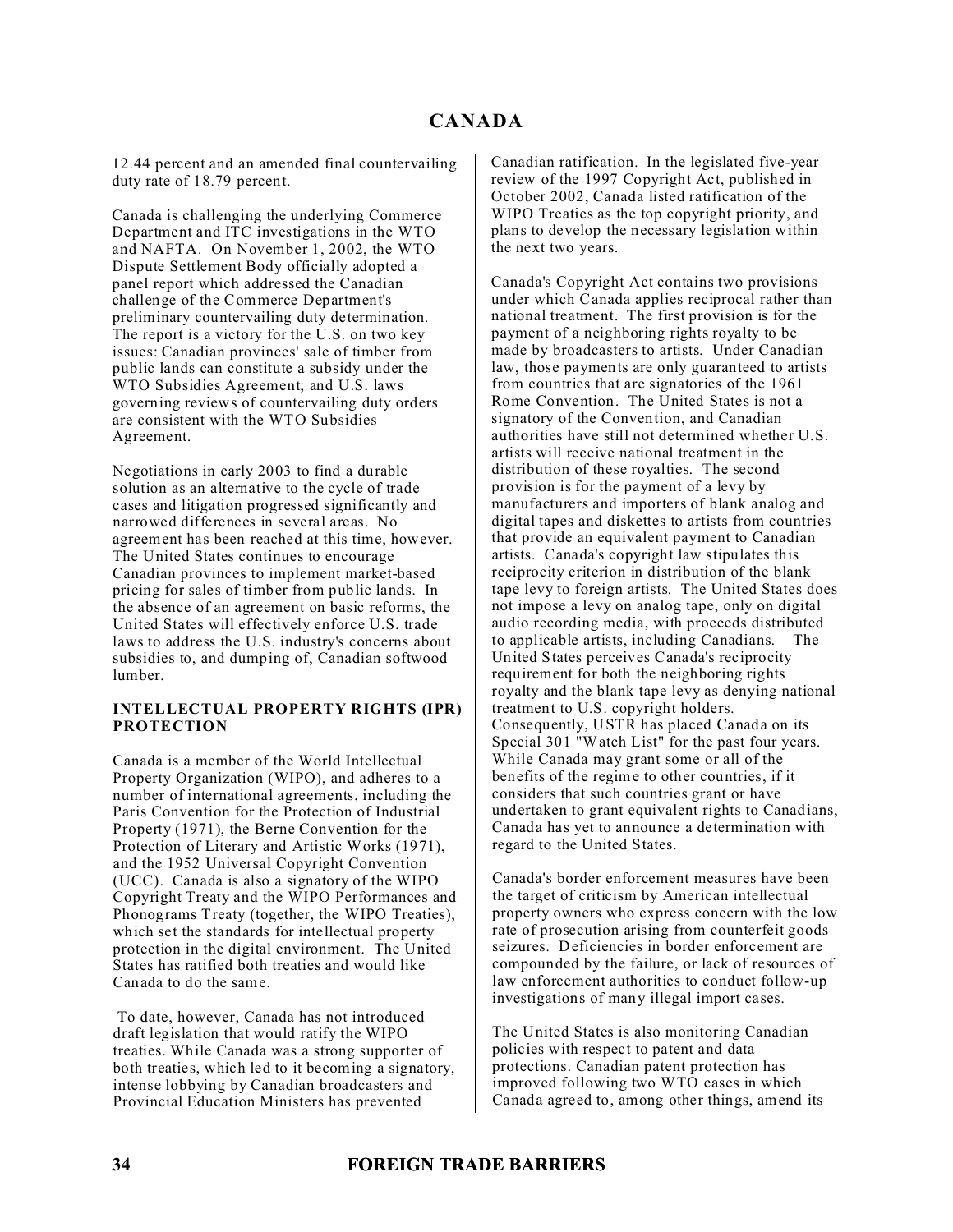patent law to provide 20-year patent protection to all patents filed before October 1989. Canada also has eliminated its regulations which previously allowed generic manufacturers to stockpile pharmaceuticals before a patent expired. However, Canadian enforcement of its TRIPS obligations continues to be a source of concern. Although Canada has statutory data protection, several judicial rulings have cast doubt on how well these protections are being enforced as required by TRIPS article 39.3. Canadian authorities allow parties other than the rights holder effectively to gain marketing approval in direct reliance on protected confidential data and it appears Canada may be in violation of 39.3. In addition to this perceived discrepancy between the standard applied by Canadian courts and that provided under the TRIPS and the NAFTA, Canada apparently is failing to apply its "linkage regulations" effectively. Such regulations require that Health Canada determine if the marketing of generic pharmaceuticals infringes on existing name-brand patents.

### **SERVICES BARRIERS**

#### **Broadcasting**

The Broadcasting Act lists among its objectives, "to safeguard, enrich and strengthen the cultural, political, social and economic fabric of Canada." The federal broadcasting regulator, the Canadian Radio Television and Telecommunications Commission (CRTC), is charged with implementing this policy. The CRTC requires that for Canadian conventional, over-the-air broadcasters, Canadian programs make up 60 percent of television broadcast time overall and 50 percent during evening hours (6 pm to midnight). It also requires that 35 percent of popular musical selections broadcast on radio should qualify as "Canadian" under a Canadian Government-determined point system. For cable TV and direct to home (DTH) broadcast services, a preponderance (more than 50 percent) of the channels received by subscribers must be Canadian programming services. For other services, such as specialty television and pay audio services, the required percentage of Canadian content varies according to the nature of the service.

The CRTC also requires that the English and French television networks operated by the Canadian Broadcasting Corporation (CBC) not show "popular foreign feature movies" between 7 pm and 11pm. The only non-Canadian films that maybe broadcast during that time must have been released in theaters at least two years previously, and not be listed in the top 100 of Variety Magazine's top grossing films for at least the previous ten years.

Under previous CRTC policy, in cases where a Canadian service was licensed in a format competitive with that of an authorized non-Canadian service, the Commission could revoke the license of the non-Canadian service, if the new Canadian applicant requested it to do so. This policy led to one "de-listing" in 1995, and has deterred potential new entrants from attempting to enter the Canadian market. In July 1997, the CRTC announced that it would no longer be "disposed" to take such action. Nonetheless, Canadian licensees may still appeal the listing of a non-Canadian service which is thought to compete with a Canadian pay or specialty service, and the CRTC will consider removing existing non-Canadian services from the list if they change format so as to compete with a Canadian pay or specialty service.

### **Radiocommunication Act**

One of the first initiatives of the Canadian Cable Television Association (CCTA) was to conduct a survey to determine the incidence of unauthorized use of satellite services. Industry findings, extrapolated on a national basis, established that 520,000-700,000 households within cabled areas use unauthorized satellite services. Any survey of the incidence of satellite theft outside cabled areas would add to these numbers.

This survey, combined with information obtained through Canadian film producers' investigations and related Internet Newsgroups, supports the conclusion that there are approximately 1,000,000 illegal users of U.S. satellite systems in Canada, resulting in a significant annual loss to the legitimate satellite industry. Of this number of illegal users, it is estimated that over 90 percent are involved in the "black market" (i.e., signal theft without any payment to U.S. satellite companies), with the remaining 10 percent subscribing via "gray market." "Grey market" signal theft is less attractive because of the unfavorable currency conversion in U.S. dollars. These survey results have led the Motion Picture Association to recalculate total losses to the U.S. motion picture industry due to signal theft in Canada. Annual losses to the U.S. motion picture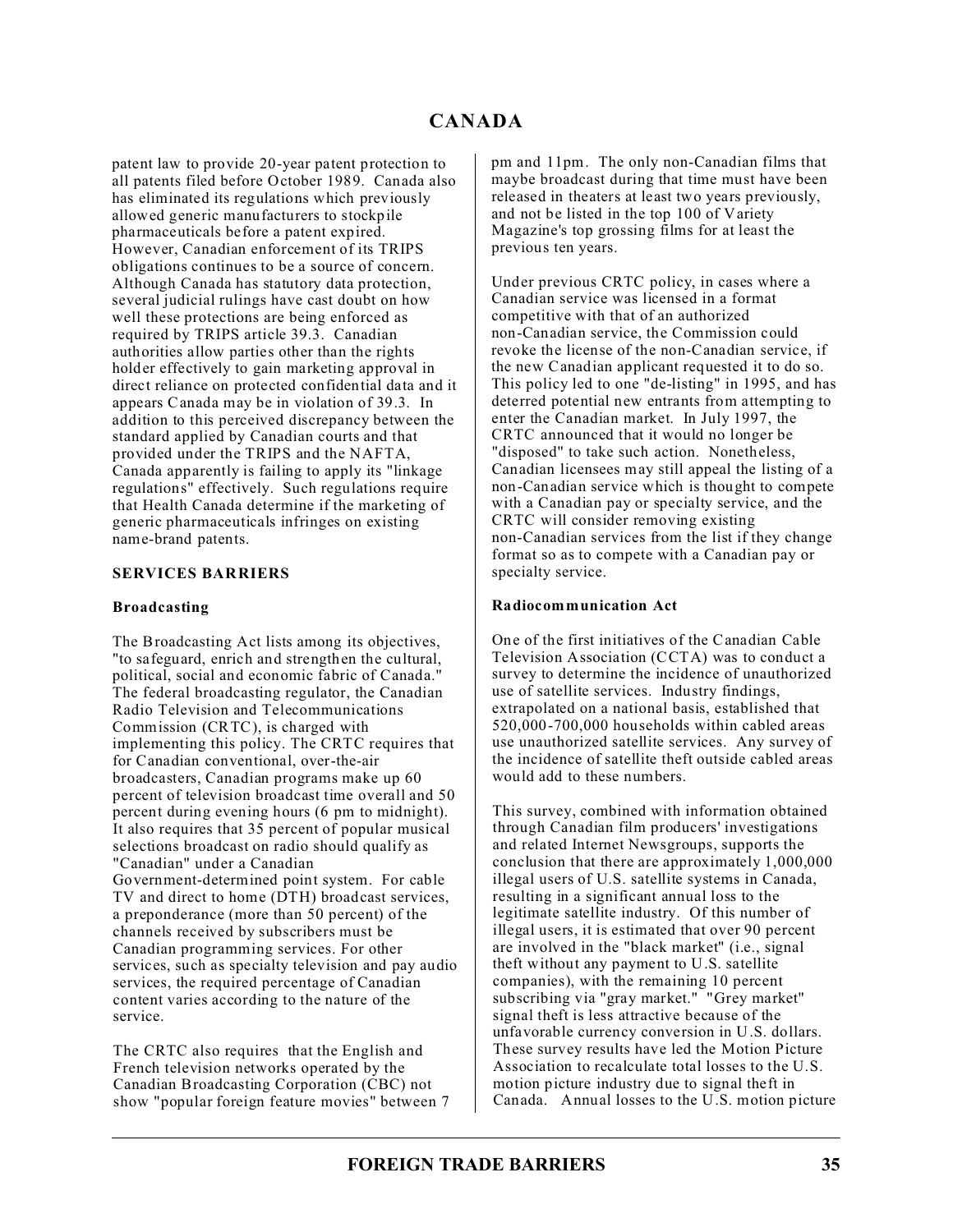industry due to audiovisual piracy in Canada were estimated by U.S. industry to be \$122 million in 2002.

### **Basic Telecommunications Services**

Under the terms of the WTO Agreement on Basic Telecommunications Services, Canada's commitments permit foreign firms to provide local, long distance, and international services through any means of technology, on a facilities or resale basis. However, Canada retained a 46.7 percent limit on foreign ownership for all services except fixed satellite services and submarine cables. Industry Canada announced in November 2002 that it was reviewing these ownership restrictions and seeking input from interested parties. In addition to the equity limitations, Canada also retained a requirement for "Canadian control" of basic telecommunications facilities which stipulates that at least 80 percent of the members of a board of directors must be Canadian citizens. These restrictions prevent global telecommunications service providers from managing and operating much of their own telecommunications facilities in Canada. In addition, these restrictions deny foreign providers certain regulatory advantages only available to facilities-based carriers (e.g., access to unbundled network elements and certain bottleneck facilities).

Canada has revised its universal service system. Previously, contributions to universal service funds were based upon on a per-minute assessment. This system potentially overcompensated incumbent local suppliers, who also competed in the long distance sector. The Canadian regulator, CRTC, established rules for a more competition-neutral collection system as of January 1, 2001. On May 30, 2002, the CRTC released its price caps decision, which cut contribution rates by 10 percent to 20 percent. This new regime extends through 2006.

## **Internet Services**

A recent Canadian Federal Court of Appeals ruling concerning "caching" has the potential to stifle the development of a vibrant Internet services market in Canada. Caching is a way for Internet Service Providers (ISPs) to store content in a local server to enable users to retrieve it quickly without having to access such content from a distant host. It is a more efficient means by which ISPs provide access to data. The Court ruling essentially requires the ISPs to pay royalties

if they cache copyrighted materials. The case is pending before the Supreme Court of Canada and its ruling, if upholding the lower Court's decision, could adversely impact the free flow of Internet traffic, Internet usage, and hinder the growth of electronic commerce.

### **Barriers to Film Exports**

Classification Procedures: Classification of theatrical and home video product distributed in Canada is within the exclusive jurisdiction of the provinces. There are six different provincial or regional classification boards to which MPA members must submit product destined for theatrical release. Most of these boards also classify product intended for home video distribution.

As a control device, and to display a video's Québec classification, the Québec Cinema Act requires that a sticker be acquired from the Régie du Cinéma and attached to each pre-recorded video cassette and DVD at a cost of C\$0.40 per unit. The Québec Government proposes to reduce the sticker cost to C\$0.30 for English and French versions of films dubbed into French in Québec. In addition to the direct cost of acquiring the stickers, there are the administrative costs of attaching stickers to each unit and removing them from all returns, plus the per-title, per-distributor administrative fee of C\$55.00 charged by the Régie.

In an effort to create a uniform, consumer-friendly classification system that more readily comports with national advertising campaigns and other practical concerns of the industry, the Canadian video distribution industry has initiated a voluntary national classification system for works distributed on videocassette and DVD. Under this system, a film's national rating is determined by averaging its provincial ratings and is displayed on the packaging. While some provinces accept the average national classification for the purpose of providing consumer information on pre-recorded video material, three of the provincial/regional boards -- Manitoba, Québec, and the Maritime Provinces (New Brunswick, Nova Scotia and Prince Edward Island) also require that their own classification be displayed.

The lack of unanimous acceptance of the voluntary national classification, and the negative precedent established by the Québec stickering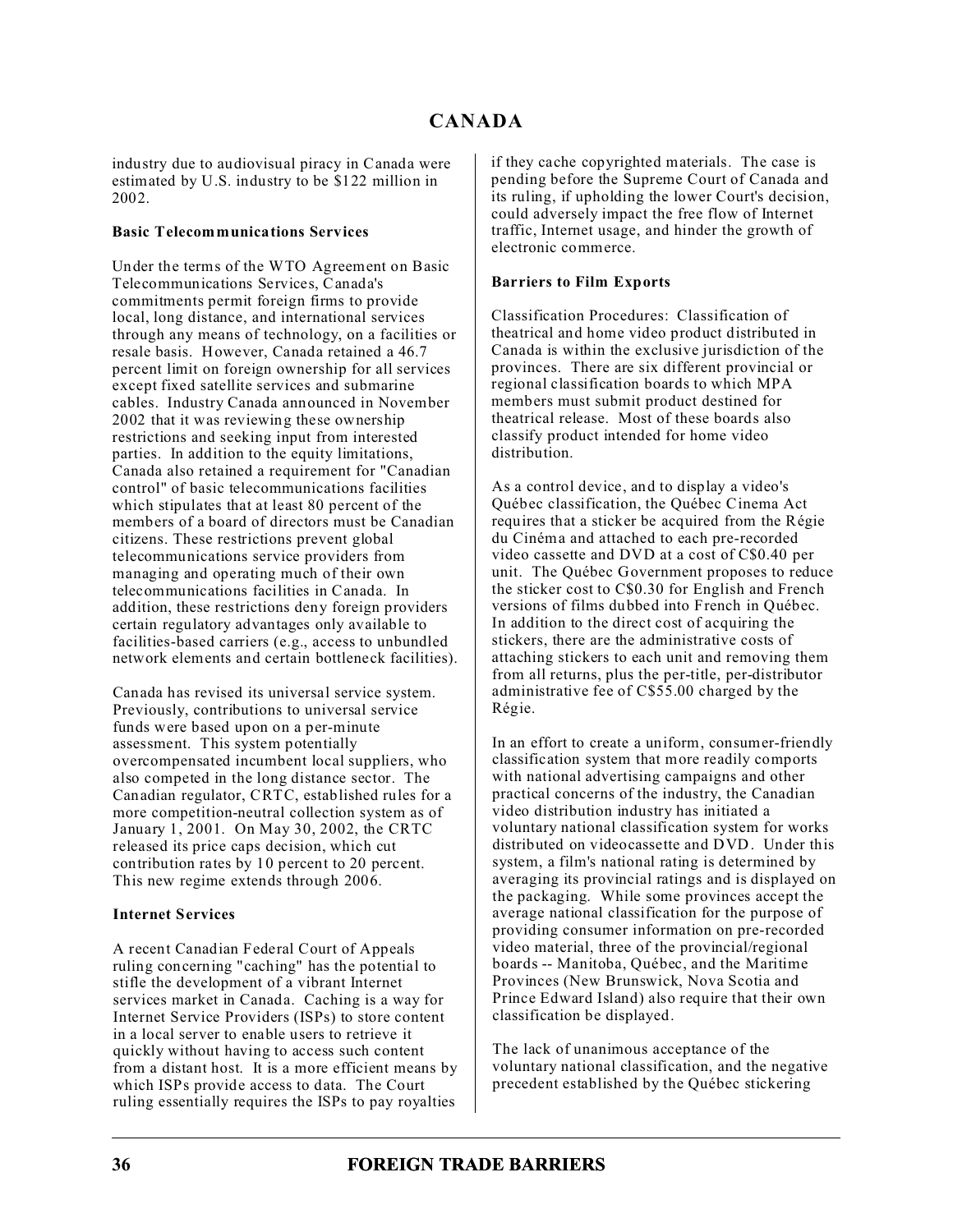regime continue to create significant consumer confusion and expense.

## **INVESTMENT BARRIERS**

## **General Establishment Restrictions**

Under the Investment Canada Act, the Broadcasting Act, the Telecommunications Act and standing Canadian regulatory policy, Canada maintains restrictions which inhibit new or expanded foreign investment in the energy, publishing, telecommunications, transportation, film, music, broadcasting, and cable television sectors.

### **Investment Canada Act**

The Investment Canada Act (ICA) is intended to regulate foreign investment in Canada. The Government of Canada reviews the direct or indirect acquisition by a non-Canadian of an existing Canadian business of substantial size (as defined below). It also reviews the specific acquisition of an existing Canadian business or establishment of a new Canadian business by a non-Canadian in designated types of business activity relating to Canada's culture, heritage or national identity (as described below) where the federal government has authorized such review as being in the public interest. The Government of Canada must be notified of any investment by a non-Canadian to:

- establish a new Canadian business (regardless of size); or
- acquire direct control of any existing Canadian business which either has assets of C\$5 million or more or is in a business that is identified by regulation to be culturally sensitive or in uranium production, financial services or transportation services; or
- acquire the indirect control of any existing Canadian business, the assets of which exceed C\$50 million in value in a non-cultural business, or between C\$5 million and C\$50 million in a cultural business.

The C\$5 million threshold was increased to C\$218 million beginning in 2002 in cases where the country of the acquiring non-Canadian investor is a member of the World Trade

Organization (WTO). In addition, there is no review process applicable to an indirect acquisition of a Canadian business by a non-Canadian whose country is a member of the WTO. The reviewing authority is the Department of Canadian Heritage in the case of investments related to cultural industries, and the Department of Industry in other cases. In practice, Canada has allowed most transactions to proceed, though in some instances only after compliance by the applicant with certain undertakings. The ICA sets strict time limits within which the reviewing authority must respond, in an effort to ensure that the legislation does not unduly delay any investment in Canada.

## **Publishing Policy**

Since January 1992, Canadian book publishing and distribution firms that would transfer to foreign ownership as a result of an indirect acquisition need not be divested to Canadians, but the foreign investor must negotiate specific commitments to promote Canadian publishing. Foreign investors may directly acquire Canadian book firms under limited circumstances. Under an agreement on periodicals reached with the United States in May 1999, Canada permits 100 percent foreign ownership of businesses to publish, distribute and sell periodicals. However, direct acquisition by foreign investors of existing Canadian-owned businesses continues to be prohibited.

## **Film Industry Investment**

Canadian policies prohibit foreign acquisitions of Canadian-owned film distribution firms. A new distribution firm established with foreign investment may only market its own proprietary products. Indirect or direct acquisition of a foreign distribution firm operating in Canada is only allowed if the investor undertakes to reinvest a portion of its Canadian earnings in a manner specified by the Canadian Government.

## **ELECTRONIC COMMERCE**

There are currently few barriers to U.S.-based electronic commerce in Canada. In the WTO context, Canada has consistently supported the U.S. initiative for duty-free cyberspace. The CRTC announced in 1999 that it would not attempt to regulate the Internet.